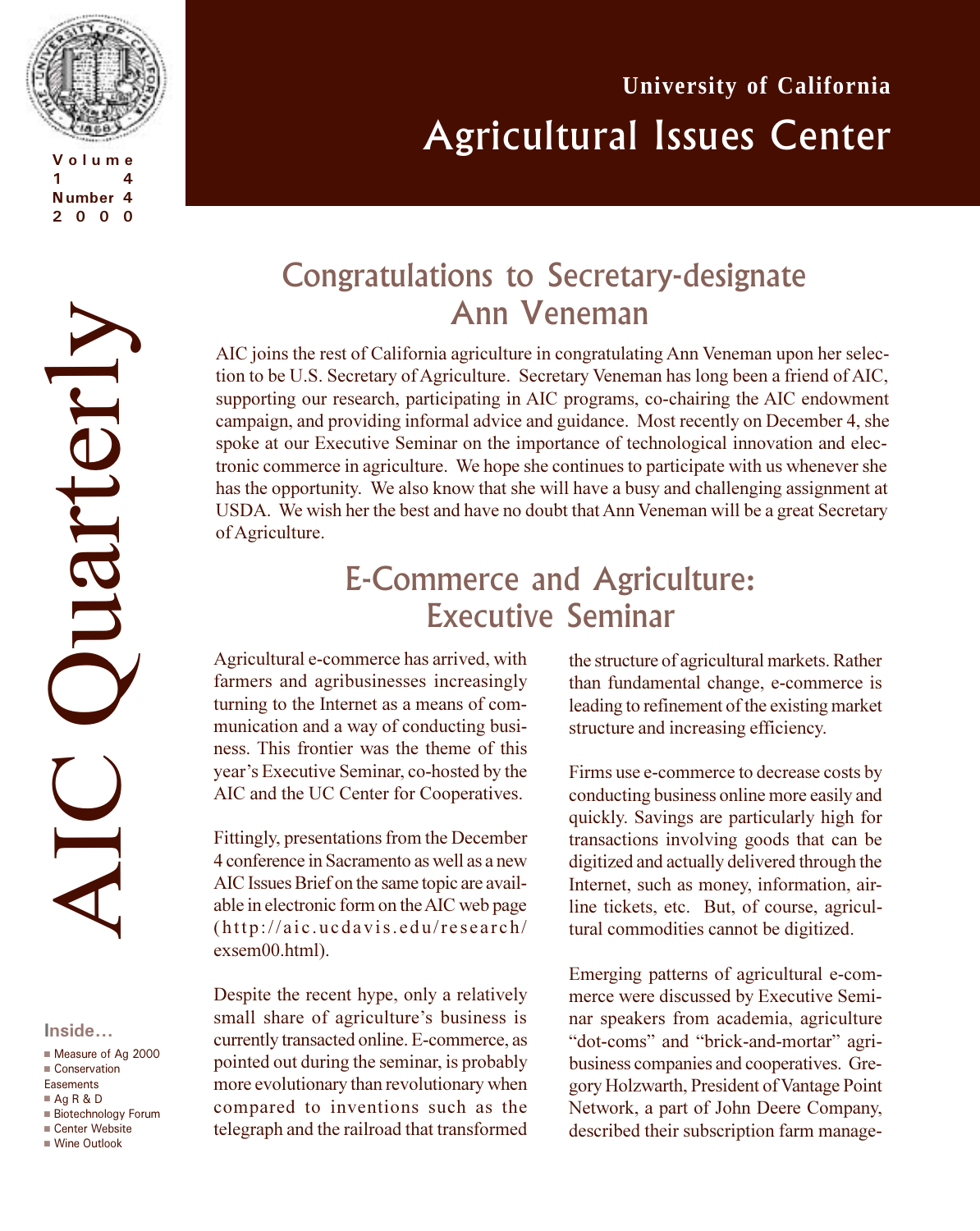#### **AIC Advisory Board**

**William F. Allewelt, Jr., Vice Chair** *President Emeritus, Tri Valley Growers*

**Karen Caplan** *President and CEO, Frieda's Inc.*

**Dan Dooley, Chair** *Attorney, Dooley & Herr*

**Brenda Jahns Southwick** *Attorney California Farm Bureau Federation*

**Betsy Marchand** *Tribal Gaming Commissioner, Rumsey Rancheria; Yolo County Flood Control and Water Conservation District Coordinator*

**Milenda G. Meders** *Friends of Extension Owner/Operator, Madera County Farm*

**Jack Pandol** *President*, *Grapery*

**Henry Schacht** *Agriculture Consultant and Writer*

**Terry Scranton** *Retired Executive Vice President Bank of America*

**Dorcas Thille** *Hansen Trust Advisory Board Owner, J.K. Thille Ranches*

#### **AIC Associate Directors**

**Science and Technology** Julian M. Alston, *Professor Agricultural & Resource Economics UC Davis*

**International Trade** Colin A. Carter, *Professor Agricultural & Resource Economics UC Davis*

**Resources and the Environment** Keith C. Knapp, *Professor Environmental Sciences UC Riverside*

**Agribusiness Issues** Jerome B. Siebert, *Extension Specialist Agricultural & Resource Economics & Policy, UC Berkeley*

**Rural-Urban Issues** Alvin D. Sokolow, *Extension Specialist Human & Community Development UC Davis*

**Commodity Policy and Market Issues** Daniel A. Sumner, *Professor Agricultural & Resource Economics UC Davis*

#### **AIC Staff**

**Daniel A. Sumner**, *Director* **Ray Coppock**, *Communications Specialist* **Sandy Fisher**, *Administrative Specialist* **Karen Jetter***, Post Doctoral Researcher* **Marcia Kreith**, *Program Analyst* **Nick Kuminoff***, Staff Research Associate* **Laurie Treache***r, Administrative Assistant*

ment service that is delivered entirely online. Royce Nicolaisen, CEO of Agex.com, described how his company creates electronic marketplaces for a variety of tree-nuts, fruits, vegetables and field crops. "Brick and mortar" companies such as Morning Star and Calcot indicated that they will, or already do, use e-commerce in attempts to decrease transaction costs. Overall, speakers were cautiously optimistic about the future of e-commerce in agriculture, citing more accessible and improved information as well as lower costs. In the future, they suggested, these on-line increases in effectiveness and efficiency may well lead to even more consolidation in agribusiness.

Despite the advantages of e-commerce, several barriers are slowing its adoption in agriculture. Many existing agricultural markets have established business relationships and use long-term contracts, leaving little incentive for e-negotiations. Some farmers say they don't have time to learn how to use the Internet or are concerned about the security of online transactions. Others say they prefer personal contact to computers; a handshake rather than an e-mail. And some producers and processors are concerned that accurate and timely pricing information, available cheaply, will undermine their existing margins.

Seminar speakers pointed to several trends and issues on the horizon for agricultural e-commerce. For example, there was consensus that it is not yet clear if, or how, government will regulate e-commerce in agriculture or in other industries—but this is an area to watch. One growth area is the integration of multiple transactions including shipping, certification, and insurance along with purchases.

#### New AIC Publication Views Ag E-Commerce

A new AIC Issues Brief, *Emergent E-Commerce in Agriculture* by Rolf A.E. Mueller, reviews the evolving use of the Internet by agriculture, analyzes the Internet's chief functions and evaluates agriculture's readiness.

Mueller, whose research has included helping with the AIC survey of Internet use by agriculture, is a professor of agricultural economics at the University of Kiel, Germany.

Amid the diversity and change, Mueller says, overall patterns of ecommerce practices in agriculture are emerging. Those patterns reflect

The *AIC Quarterly* is published four times a year by the University of California Agricultural Issues Center, One Shields Avenue, Davis,CA 95616-8514. For additions or changes to our mailing list: e-mail: agissues@ucdavis.edu or fax 530 752 5451 or call 530 752 2320. The *AIC Quarterly*, *AIC Issues Brief*, a complete list of our publications and more are on our website at **http://aic.ucdavis.edu**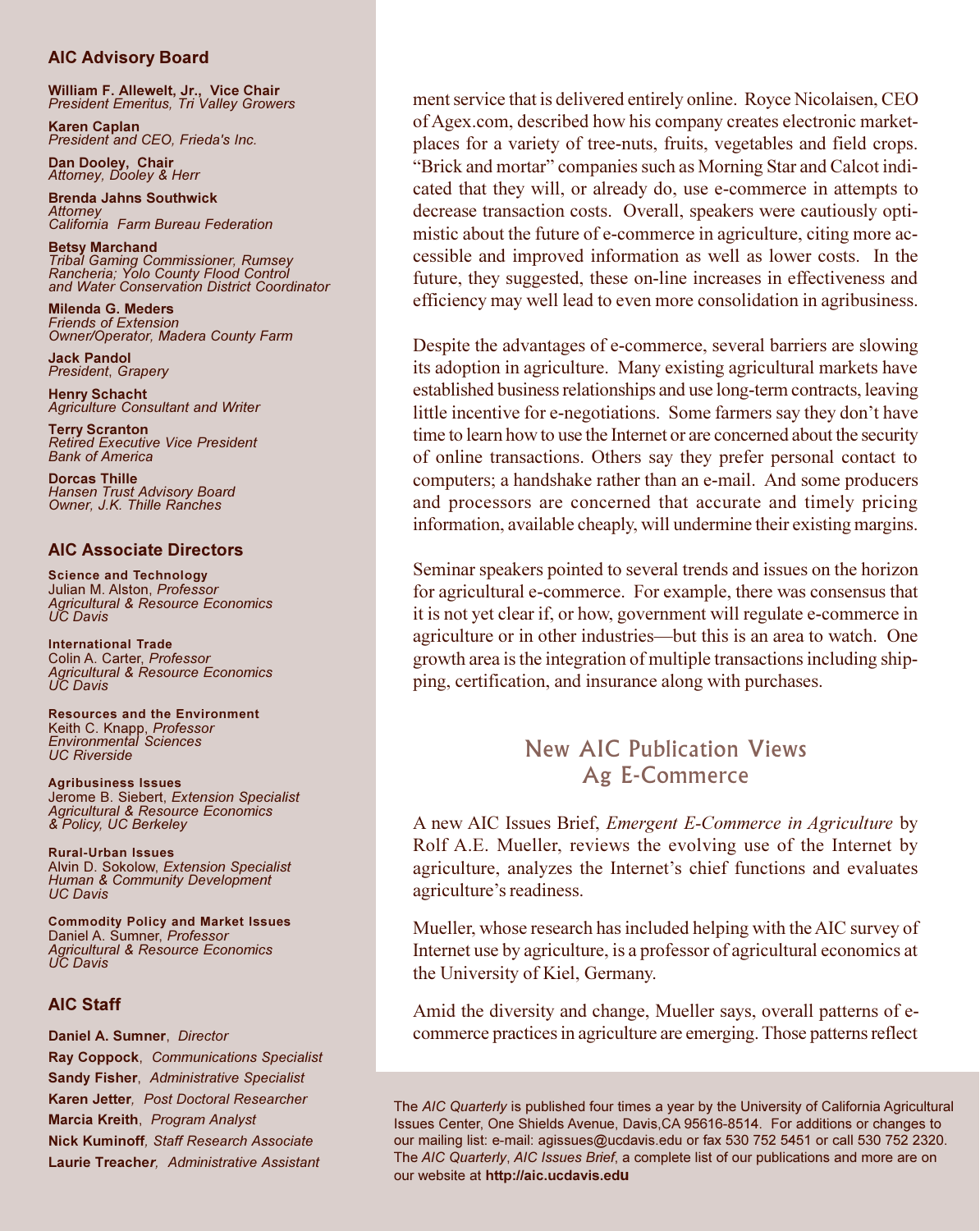not technology but "economic interests and necessities that are as valid on the Internet as in other markets." Thus he groups agricultural ecommerce sites into four categories according to their economic purposes:

- Saving transaction costs.
- E-market intermediation.
- Integrating e-commerce services.
- Providing e-commerce support services.

Under each category, the publication lists a number of current websites as examples. *Emergent E-Commerce in Agriculture* is available from AIC and is posted on the Center's website.

#### New "Measure of California Ag" Now Takes Two Forms

- California agriculture generated about \$24.8 billion in cash receipts in 1999. California's farm cash receipts grew from 9.5% in 1960 to 13.1% in 1999.
- Through multiplier effects based on 1998 data:

California agriculture generated about \$59 billion in personal income, or 6.6% of total annual personal income.

California agriculture supports 1.1 million jobs or 7.4% of all employment.

These and other facts are included in a revised, updated and expanded version of the Center's most popular publication, *The Measure of California Agriculture*, now available as an AIC report in the usual printed form for  $$15$ —and, for the first time, also on the web. Now, it can be viewed and downloaded in its entirety or by chapter from its AIC web page (http://aic.ucdavis.edu/pubs/ moca.html). And from now on, during the interim between paper releases, AIC will provide electronic updates as new data become available.

*The Measure of California Agriculture, 2000,* 121 pages, documents California agriculture and its relationships to the rest of the economy with both statistical details and an overview of unifying forces and trends. Also available from AIC are the "pocket" cards" that provide key facts.

#### Conservation Easements' History in Three Counties

A new Center publication provides answers to a central question in farmland conservation: What motivates farmland owners to voluntarily and permanently give up their development rights?

Just published, *California Farmers and Conservation Easements: Motivations, Experiences and Perceptions in Three Counties* is the result of intensive interviews with 46 farmland owners in three Northern California counties—Marin, Sonoma and Yolo. The authors are Ellen Rilla, Marin County director for UC Cooperative Extension, and Alvin D. Sokolow, public policy specialist for Human and Community Development at UC Davis and AIC associate director.

This report, in the Center's California Farmland and Open Space Policy series, examines the views and experiences of 37 landowners who had sold permanent conservation easements on their land in recent years, and nine others who had recently purchased parcels with easements already in place. Significantly, all three county programs involved the acquiring of easements primarily to preserve commercial farmland in the path of urbanization, as compared to the more traditional use of such easements for environmental purposes.

In general, the authors find that farmland owners are motivated by both short-term factors, including the cash payment, and complex longer-term reasons that are often rooted in personal beliefs about land preservation.

*California Farmers and Conservation Easements: Motivations, Experiences and Perceptions in Three Counties,* 50 pages, is available from the Center for \$10.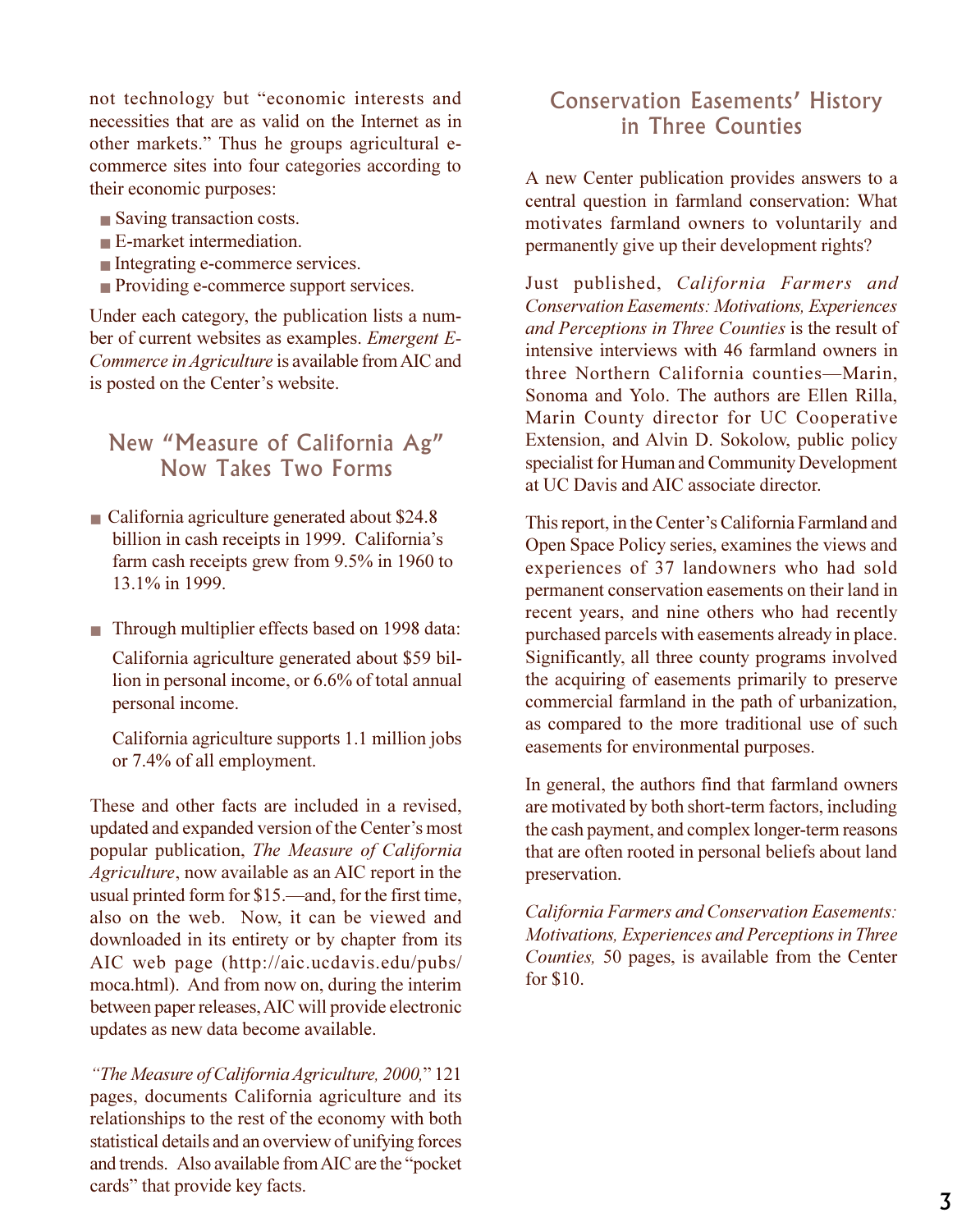#### New Review of Ag R & D Payoff

A new volume, "A Meta-Analysis of Rates of Return to Agricultural R&D," by AIC Associate Director of Science and Technology Julian M. Alston, Connie Chan-Kang, Michelle C. Marra, Philip G. Pardey, and TJ Wyatt summarizes decades of analysis and hundreds of previous studies.

The authors statistically analyze the entire literature on returns to agricultural research and development since 1953. Their conclusions can be summarized in five main points:

- There is no evidence to support the view that the rate of return has declined over time.
- The rate of return to research may be higher when the research is conducted in more-developed countries.
- The rate of return to research varies according to problematic focus in ways that make intuitive sense. For example, one would expect that longer production cycles are associated with lower rates of return.
- A lower rate of return is found in studies that combine research and extension, and especially in studies of extension only, compared with studies evaluating research only.
- Characteristics of the evaluation itself, particularly the scope of the research being evaluated and choices about research lags, were found to have important, plausible systematic effects on the estimated rates of return.

To view this book online, download it in pdf format, or to order one free paper copy, go to the International Food Policy Research Institute website. You can get there directly (http:// www.ifpri.cgiar.org/) or go to the AIC "related links" webpage (http://aic.ucdavis.edu/links/) and click on the IFPRI hyperlink.

## Two Viewpoints on Biotechnology

Divergent views about biotechnology in agriculture and its public policy implications were examined during a recent seminar for state professionals and university researchers co-sponsored by the Center and the UC Sustainable Agriculture, Research and Education Program (SAREP).

Martina McGloughlin expressed the view that biotechnology, including bioinformatics and genomics (1990s), recombinant DNA and markerassisted selection (1980s), and cell culture in the mid-20th century, is one more step in a continuum that extends back through selective cross breeding in the 19th century and domestication of corn 8,000 years ago. McGloughlin is director of the UC Davis Biotechnology Program and the UC Davis Life Sciences Informatics Program.

Michael Hansen, research associate with the Consumer Policy Institute (a division of Consumers Union), however, argued that modern biotechnology is more than an extension of conventional breeding. He considers biotechnology different in kind, not just in degree, in contrast to conventional breeding where only a small amount of genetic diversity is accessed.

Today's technology enables modification by a few specific genes at a time, McGloughlin pointed out, allowing for quicker incorporation of precise genetic traits. This will permit more flexible crop management, decreased dependency on conventional insecticides and herbicides, and enhanced nutritional composition.

McGloughlin advised focusing on the safety of the product, rather than the process that created it, by enforcing existing rules. In contrast, Hansen said these new technologies require a new regulatory framework and possibly new statutes. Both agreed there is need for regulations that are scientifically based and do not inhibit innovation to produce environmentally safe products with nutrient characteristics that benefit the world's population.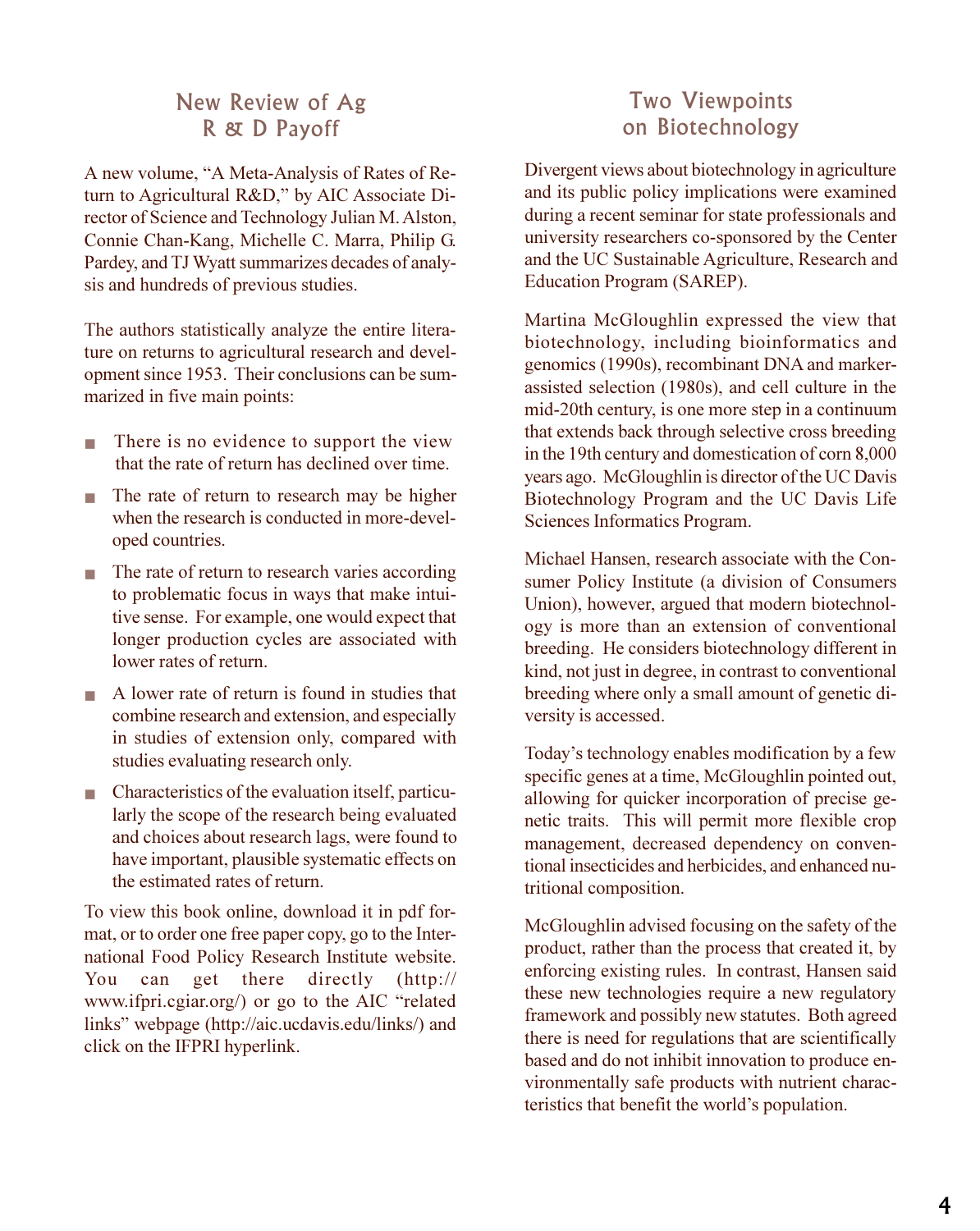#### Center Website Revamped, Expanded

AIC's website is now more informative with much new material posted recently.

The new AIC website area "Online Publications and Data" contains substantial new material. During the past few months we have begun to release our new publications in electronic pdf format. This section features our new major release, *The Measure of California Agriculture, 2000.*

The pdf format allows us to post detailed material supporting our publications. For example, our webpage dedicated to *Agriculture in the Sacramento Region: Trends and Prospects* (http:// aic.ucdavis.edu/pub/AginSac.html) contains links to individual county farmland conversion maps in color that do not appear in the paper edition.

"Research Working Papers" is another online area that has grown substantially. This part of the AIC webpage features research papers, reports and presentations that offer more detailed and technical analysis on important topics. This material is provided by AIC associate directors, AIC staff, and researchers from other universities and government agencies. Recent additions include papers and presentations on food security, exotic pests and diseases, the winegrape industry, and e-commerce.

We have now grouped all of the material on our website by subject area. Starting from the AIC homepage (http://aic.ucdavis.edu), the entire collection of material on the AIC website can be accessed through 11 research areas.

Users can also search through archived Quarterlies, Issues Briefs, Publications and Data, and Research Working Papers.

Our revised AIC site is part of the continuing trend in online research and publishing to use the pdf file format to make information available online. This makes more information available faster and cheaper in a format that is easy to reproduce and

store. Unfortunately, this format may be less accessible to those with slower computers or older software. We have designed the new AIC webpage to minimize these problems, but to some degree they are inevitable. We welcome any comments or suggestions you have on the new site.

### Annual Outlook for Wine and Winegrapes

Issues facing the winegrape industry, including global trends in wine marketing and the potential economic impact of the spread of plant diseases, were among topics of the Center's third annual Winegrape Outlook Workshop in October.

Researchers from Australia, France and Germany as well as UC and other U.S. universities reported on a variety of topics including: (a) dynamics of winegrape pricing; (b) impact of wine taxes on demand; (c) the relationship between wine industry organization and grape prices; (d) an overview of the German wine industry and potential for Internet marketing; (e) the role of the federal government in the U.S. wine and winegrape industry; (f) effects of farm labor supply changes and grape workers;  $(g)$  economic impact of Pierce's Disease and *Eutypa* on the California grape industry; and (h) an overview of winery-grower contracts, and effects of those contracts on grape prices over time (based on data from *AIC Issues Brief* No. 11). ■